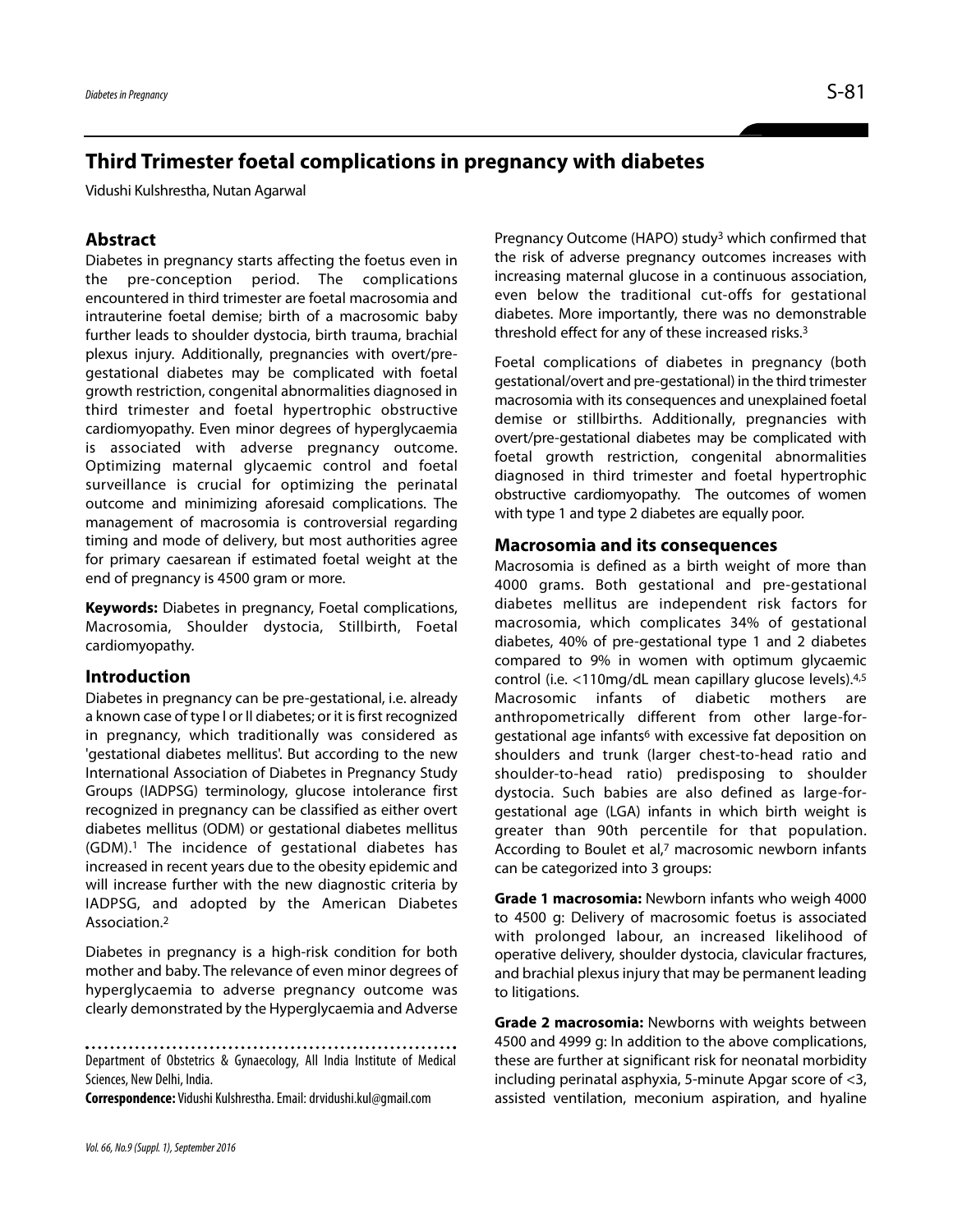#### membrane disease.

**Grade 3 macrosomia:** defined as a birth weight of > 5000 grams: These have increased infant mortality rates compared to grade 1 and 2 macrosomia.

Delivery of macrosomic baby increases the maternal risk of postpartum haemorrhage, perineal tears, laceration of anal sphincter and postpartum infection. Labour complications, birth injuries, and newborn morbidity rise with each grade. Hence, although a definition of macrosomia as >4000 gram (grade 1) may be useful for the identification of increased risks of labour and newborn complications, >4500 g (grade 2) may be more predictive of neonatal morbidity caused by birth trauma, and >5000 g (grade 3) may be a better indicator of infant mortality risk.7

Third trimester 1 hour post-prandial glucose measurements has been reported as the strongest predictor for macrosomia.8 In HAPO cohort, the risk of macrosomic infant was double compared with euglycaemic women.1

Estimated foetal weight (EFW) by ultrasound remains the key for obstetric management in pregnancies complicated by diabetes with sensitivity of 68% and specificity of 96% to detect macrosomia.9 The positive predictive value for detection of macrosomia exceeds 90% when the abdominal circumference or estimated foetal weight is above the 95th percentile. However, they may be error of up to 25% in estimating true birthweight.10

The management of macrosomia is controversial regarding timing and mode of delivery. Induction at 38 weeks in diabetics may reduce the risk of macrosomia (RR 0.56, 95%CI 0.32-0.98), while not increasing caesarean rates (RR 0.81, 95%CI0.52-1.26) as found in a randomized trial,11 included in a Cochrane review,12 but no conclusive recommendation was made. In fact, elective induction in suspected macrosomic pregnancies does not decrease the risk of caesarean, instrumental delivery and perinatal mortality,13 rather it may increase the risk of foetal lungs immaturity and poor bishop, thus increasing caesarean rates. In fact, if cervix is unfavourable, it is better to wait for spontaneous labour.14

Most authorities agree for primary caesarean if EFW at the end of pregnancy is 4500 gram or more. The controversy arises when EFW is between 4000 and 4500 gram. Some favour caesarean as shoulder dystocia is common in diabetic macrosomia and others believe that the margin of error of sonographic EFW and relatively small number of foetal injuries (1 in 500 deliveries), in such weight do not justify caesarean. According to a simplified treatment algorithm proposed by Chauhan et al<sup>1,5</sup> elective caesarean is indicated for estimated foetal weight >4500 gram in diabetics, >4000 gram with prior history of shoulder dystocia or caesarean delivery and >5000 gram in uncomplicated pregnancies. Some investigators have used the threshold of 4000 gram16 or 4250 gram17 to offer elective caesarean delivery. Elective caesarean may also be offered to cases with history of neonatal brachial plexus injury in previous macrosomic foetus due to high risk of recurrence during subsequent vaginal delivery.

If the patient with suspected grade 1 macrosomia is allowed a trial of labour, caesarean should be performed if there is protracted labour, failure to descend or secondary arrest of cervical dilation. Vacuum or forceps should not be used in such patients. Persistent occipito-posterior position that do not rotate spontaneously should also be delivered by caesarean. Finally, the obstetrician should be prepared for possibility of shoulder dystocia and should be versed with the maneuvres.17

Following are the risks associated with delivery of a macrosomic baby:

**Shoulder dystocia:** Shoulder dystocia is a complication of vaginal delivery. Clinically it is recognized, either by a turtle sign (retraction of foetal head tightly against maternal perineum, after it has delivered) or the lack of delivery of anterior shoulder after typical gentle downward traction on the foetal head. Shoulder dystocia is 5 times as frequent in diabetic pregnancy and the probability is 2.2% in <4000 gram, 13.9% in 4000 - 4499 gram and 52.5 in >4500 gram birth weight compared to 0.7%, 6.7% and 14.5% in nondiabetic pregnancy.18 In fact, the level of foetal truncal asymmetry (abdominal circumference minus biparietal diameter) measured sonographically correlates with the incidence and severity of shoulder dystocia in patients with diabetes.<sup>19</sup> Shoulder dystocia is an obstetric emergency and should be immediately managed with maneuvers including combination of McRoberts maneuver, suprapubic pressure, foetal rotation, or delivery of the foetal posterior arm.

Shoulder dystocia can lead to foetal brachial plexus injury in 4-40%, fractures of foetal humerus and clavicle in 10%, hypoxic ischaemic brain injury in 0.5-23% and foetal death in 0.4% cases.20 The risk correlates with the duration of head-to-body delivery and is especially increased when the duration is 45 minutes.20 Maternal complications of shoulder dystocia include post-partum haemorrhage, vaginal lacerations, anal tears, and uterine rupture.

**Brachial plexus injury:** Reported rate of brachial plexus injury in infants with 5000 gram birth weight is as high as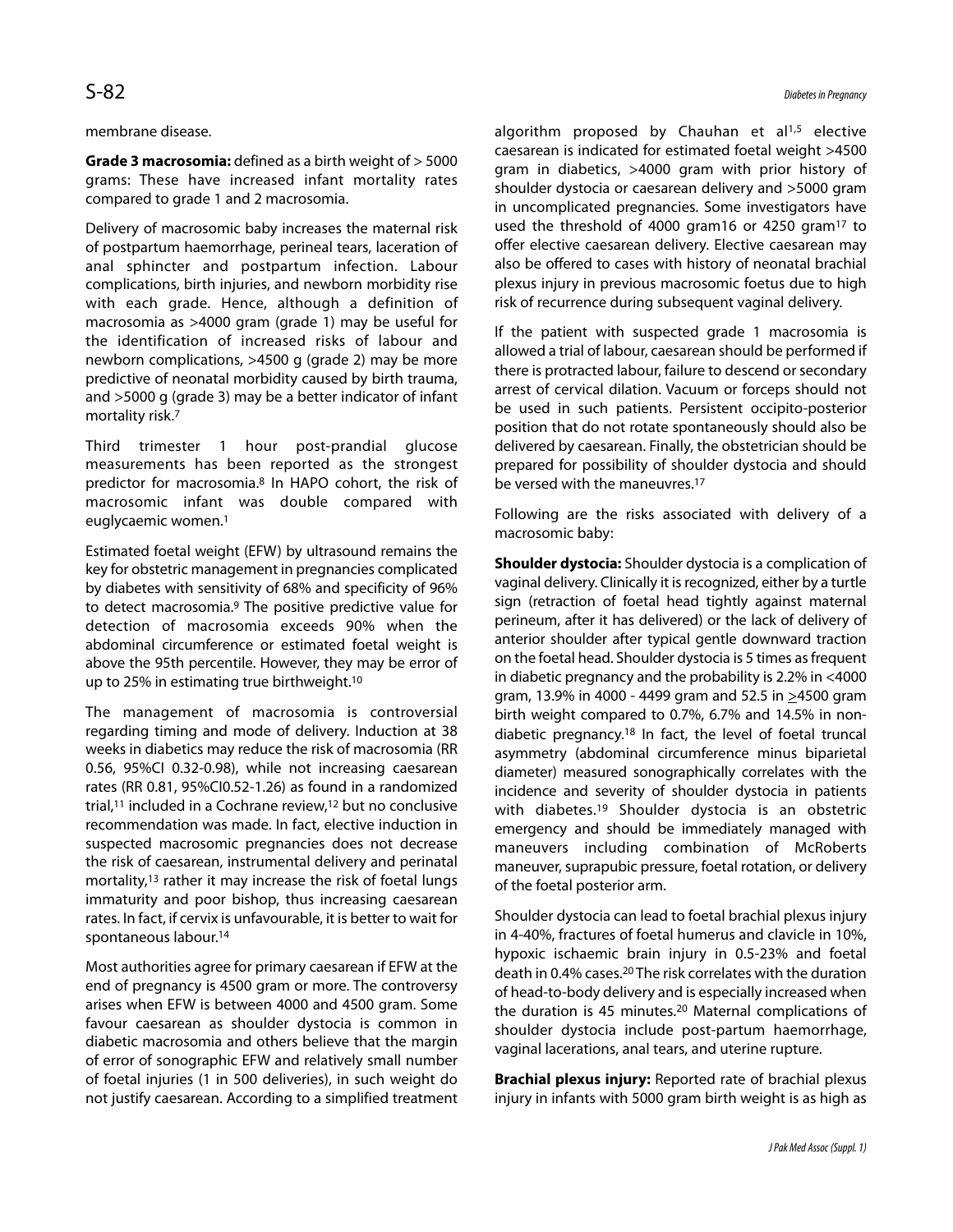20%. It is estimated that to prevent one case of brachial plexus injury, 443 women with 4.5 kg EFW need to have elective caesarean, thus elective caesarean has no significant effect on reducing incidence of brachial plexus injury.15

**Birth trauma:** Both gestational and pre-gestational diabetes mellitus are independent risk factors for birth trauma, humerus and clavicular fracture, as well as intrapartum asphyxia.

### **Unexplained foetal demise/Stillbirths**

Foetal demise in absence of obvious factors such as placental insufficiency, abruption, foetal growth restriction or oligohydramios is declared 'unexplained'. Reported incidence is 1% in pre-gestational diabetes and 0.54%, 0.36% and 0.18% in untreated and treated gestational diabetes and nondiabetic mothers, respectively.21 In a large retrospective study published in 2015, relative risk RR of stillbirth was 2.5 in type 2 and 1.4 in type 1 diabetes compared to non-diabetes.22

These are typically macrosomic babies with foetal hyperinsulinaemia as the possible cause of death. Foetal hyperinsulinaemia increases foetal metabolic rate and oxygen demand in foetus leading to chronic hypoxaemia and lactic acadaemia. Other risk factors include poor glycaemic control which leads to villous oedema and placental dysfunction, hence foetal hypoxia and acidosis. Extramedullary haematopoiesis as evidenced by relative foetal erythraemia in cord blood supports chronic hypoxia as the cause of foetal death. Foetal hypertrophic cardiomyopathy, maternal diabetic vasculopathy, preeclampsia and ketoacidosis further contribute by reducing placental blood flow and foetal oxygenation are other contributing factors. Foetal demise occurs most often after 36 weeks of pregnancy, but can be seen as early as second trimester in women with vascular complications. Still births within 72 hours of seemingly normal foetal heart tracings have been reported. Hence foetal surveillance starting form 28 weeks is important in managing pregnancies with diabetes for early detection and management of foetus at risk. In every antenatal visit, importance of daily foetal movement count should be reemphasized to the pregnant women.

## **Congenital malformations detected in third trimester**

In a non-compliant women with pre-gestational diabetes taking irregular antenatal care visits, congenital malformations may be detected in third trimester. There is 2-6 folds increase in major malformations in infants of type 1 and 2 diabetic mothers with incidence ranging from 5-10%. These occur primarily due to maternal hyperglycaemia and associated derangements in maternal metabolism during period of embryogenesis. But hyperketonaemia, somatomedin inhibition and excess free oxygen radicals are other contributory factors.

**Intra-uterine growth restriction (IUGR):** Women with unexplained foetal growth restriction have greater maternal insulin sensitivity resulting in decreased nutrients available for placental transport to the foetus.5 In contrast, in women with vascular disease, IUGR is associated with preeclampsia. This reinforces the need for frequent foetal surveillance.

### **Foetal hypertrophic cardiomyopathy**

Diabetes affects foetal heart both during early and late gestation. Uncontrolled glycaemic status during first trimester affects embryogenesis by inhibiting gene expression needed for foetal heart development. In late pregnancy, foetal hyperinsulinaemia causes myocardial hyperplasia and hypertrophy, leading to hypertrophic obstructive cardiomyopathy which mainly involves interventricular septum and right, left posterior ventricular walls due to abundant insulin receptors in these areas.23 Such foetuses when born develop congestive heart failure due to left ventricular outflow obstruction. This cardiac hypertrophy is usually transient and resolves after birth, requiring no therapy. A prenatal interventricular septal thickness of 4.5 mm on ultrasound is found to be a predictor of hypertrophic cardiomyopathy and is associated with twofold higher risk of intrauterine foetal death and threefold higher risk of perinatal mortality.23

To summarize, pregnancy with diabetes is associated with foetal complications that can be minimized by good glycaemic control and foetal surveillance during pregnancy. Serial ultrasound estimation of foetal weight, growth parameters and amniotic fluid, starting at 28 weeks is mandatory while managing these women, to

#### **Summary of third trimester fetal complications in pregnancy with diabetes.**

 Macrosomia. Consequences of Macrosomia: Shoulder Dystocia. Brachial Plexus Injury. Birth Trauma: Humerus, Clavicle fracture. Intrapartum asphyxia. Maternal risks: Prolonged or obstructed labour, increased caesarean, PPH, vaginal lacerations, perineal tears, uterine rupture. Unexplained Foetal Demise/Stillbirth.

- 
- Congenital abnormalities diagnosed in third trimester.
- Intrauterine Growth Restriction.
- Fetal hypertrophic obstructive cardiomyopathy.